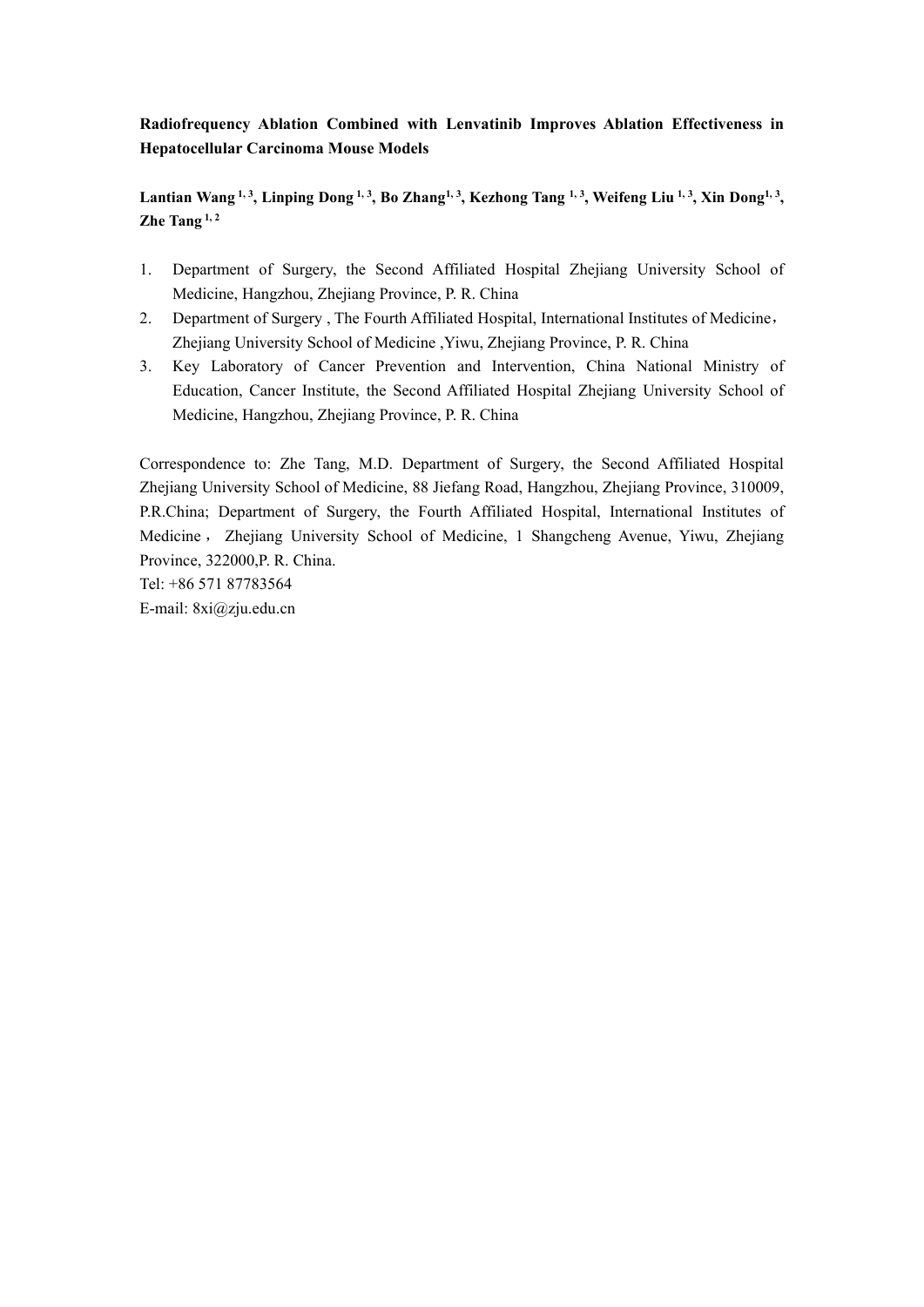# **Abstract**

**Background** Hepatocellular carcinoma (HCC) is the second most common cause of cancer-related death. Radiofrequency ablation (RFA) offers unique advantages in the treatment of small HCCs  $( $3 \text{ cm}$ ). The combination of RFA with systemic therapy may have additional$ benefits for patients. However, there is currently little evidence on the efficacy of RFA combined with Lenvatinib.

**Methods** SMMC-7721 (human HCC) was implanted subcutaneously into 32 male BALB/c athymic nude mice. The mice were randomly assigned to one offour groups when the tumor volume reached 400-500 mm<sup>3</sup>. In the first group, 8 mice received RFA, and the size of their tumors was observed for 12 days. In the second group, 8 mice received Lenvatinib 20 mg•kg<sup>-1</sup>•d<sup>-1</sup> by oral gavage for 12 days. In the third group, 8 mice received RFA treatment, followed by 12 days of Lenvatinib treatment. In the fourth group, 8 mice received the solvent only. The RFA output power was 5W for 5 seconds. The ablation effect was visualized by using 2% triphenyltetrazolium chloride (TTC) for 30 minutes and quantified with ImageJ software. HepPar-1, CK18 and Ber-ep4 markers were used for immunohistochemistry. HE staining was used to show tumor tissue morphology and pathological classification. CD31 was used for immunofluorescence to detect microvascular density (MVD).

**Results** After the 12-day observation, the mean tumor volume in the control group reached  $2203.2\pm173.77$  mm3 (standard deviation). The tumors in the mice, grouped by RFA, Lenvatinib and combined treatment, measured 1403.2±589.7 mm<sup>3</sup> (p<0.05\*), 1014.2±124.03 mm<sup>3</sup> ( $p$ <0.0001\*\*\*\*) and 460.3±86.87 mm<sup>3</sup> ( $p$ <0.0001\*\*\*\*), respectively. The residual tumor active tissue area (%) of the treated groups was  $58.64 \pm 17.589$  (p<0.001\*\*\*),  $61.18 \pm 3.885$  $(p<0.0001****)$  and 25.43±5.329 ( $p<0.0001****$ ), respectively, compared with 95.26±1.873 in the control group. Likewise, significant decreases in MVD were noted in the combined treated animals.

**Conclusions** RFA combinedwith Lenvatinib facilitated the anti-tumor effectiveness of RFA in the HCC mouse models. This effect may be caused by Lenvatinib reducing tumor blood vessel density and therefore minimizing the heat sink effect.

**Keywords** Hepatocellular carcinoma, Radiofrequency ablation, Lenvatinib.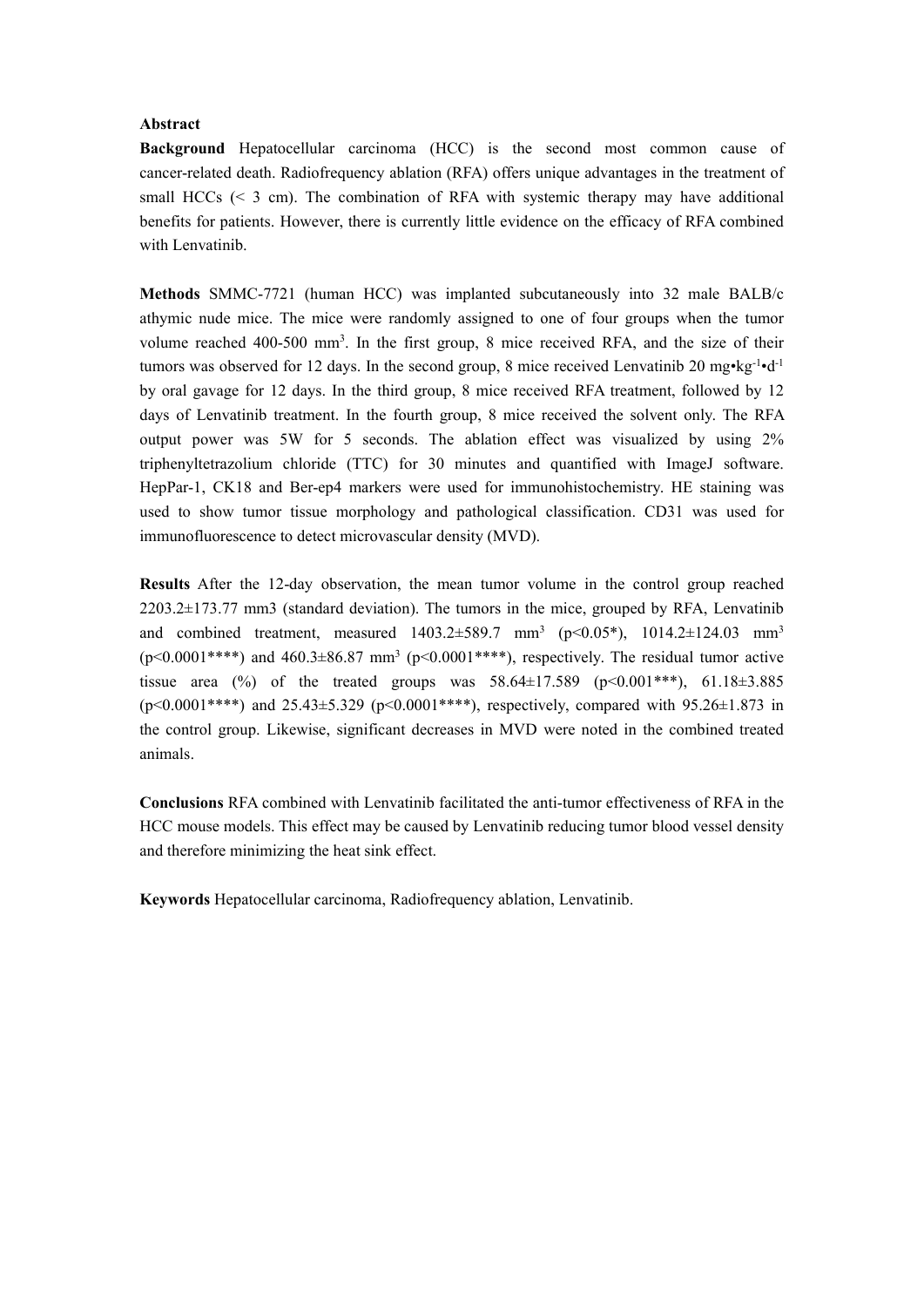# **Background**

Radiofrequency ablation (RFA) is considered as a curative treatment for malignant liver tumors less than 3 cm in diameter [1] and is an important treatment option for patients with advanced or unresectable hepatocellular carcinoma (HCC) [2]. The advantages of RFA include its low morbidity, quick recovery and repeatability. However, the possibility of residual tumor tissue and recurrence present major challenges [3]. The underlying mechanism of residual tumor tissue and recurrence following ablation is thought to involve heat dissipation by large or abundant blood vessels close to the tumor (the heat sink effect) [4]. Therefore, reducing the extentof tumor blood vessels before ablation is hypothesized to significantly improve the RFA efficacy with the goal of achieving complete coagulative necrosis. Indeed, some studies have shown that the tumor response to RFA combined with the pringle maneuver or transarterial chemoembolization (TACE) is associated with superior anti-tumor effect versus RFA monotherapy [5]. However, RFA-TACE combination therapy appears to result in more patient discomfort, longer hospital stays and more frequent complications than RFA or TACE monotherapy [5], which limits the clinical applications of this approach.

Sorafenib is a small molecule tyrosine kinase inhibitor that inhibits tumor angiogenesis and can decrease tumor proliferation. It has been a recommended first-line systemic treatment for advanced liver cancer since 2007 [6]. Both pre-clinical and clinical studies have shown that RFA combined with sorafenib demonstrates better efficacy than RFA monotherapy [7-9]. However, limitations of sorafenib include a modest long-term survival rate and adverse reactions including hand–foot skin reaction, rash, upper and lower gastrointestinal distress, fatigue and hypertension [10]. More recently, Lenvatinib, which is a small molecule inhibitor for vascular endothelial growth factor receptor (VEGFR) 1, 2 and 3, fibroblast growth factor receptor (FGFR) 1, 2, 3 and 4, platelet-derived growth factor receptor alpha, c-Kit and the RET proto-oncogene, has been included in international guidelines as a first-line treatment option for HCC based on the results of the Phase III REFLECT trial [11]. The primary results of REFLECT showed that Lenvatinib is non-inferior to sorafenib for overall survival in the treatment of unresectable HCC, with a lower incidence of hand–foot skin reaction and rash.

Although Lenvatinib combined with RFA may be expected to lead to improved anti-tumor effectiveness for the treatment of HCC, no such data have been published to date. Thus, the purpose of this study was to determine whether RFA combined with Lenvatinib facilitated the anti-tumor effectiveness of RFA in the HCC mouse models.

#### **Methods**

#### **Animals**

Male BALB/c athymic nude mice, aged 4-6 weeks and weighing 18-20 g were used, sourced from Zhejiang Chinese Medical University (Zhejiang, China). All animal experiments were approved by the Animal Experimentation Committee of Zhejiang University. All experiments were performed in accordance with relevant guidelines and regulations.

#### **Cell Line and Cell Culture**

The SMMC-7721 cell line was purchased from China Typical Species Preservation Center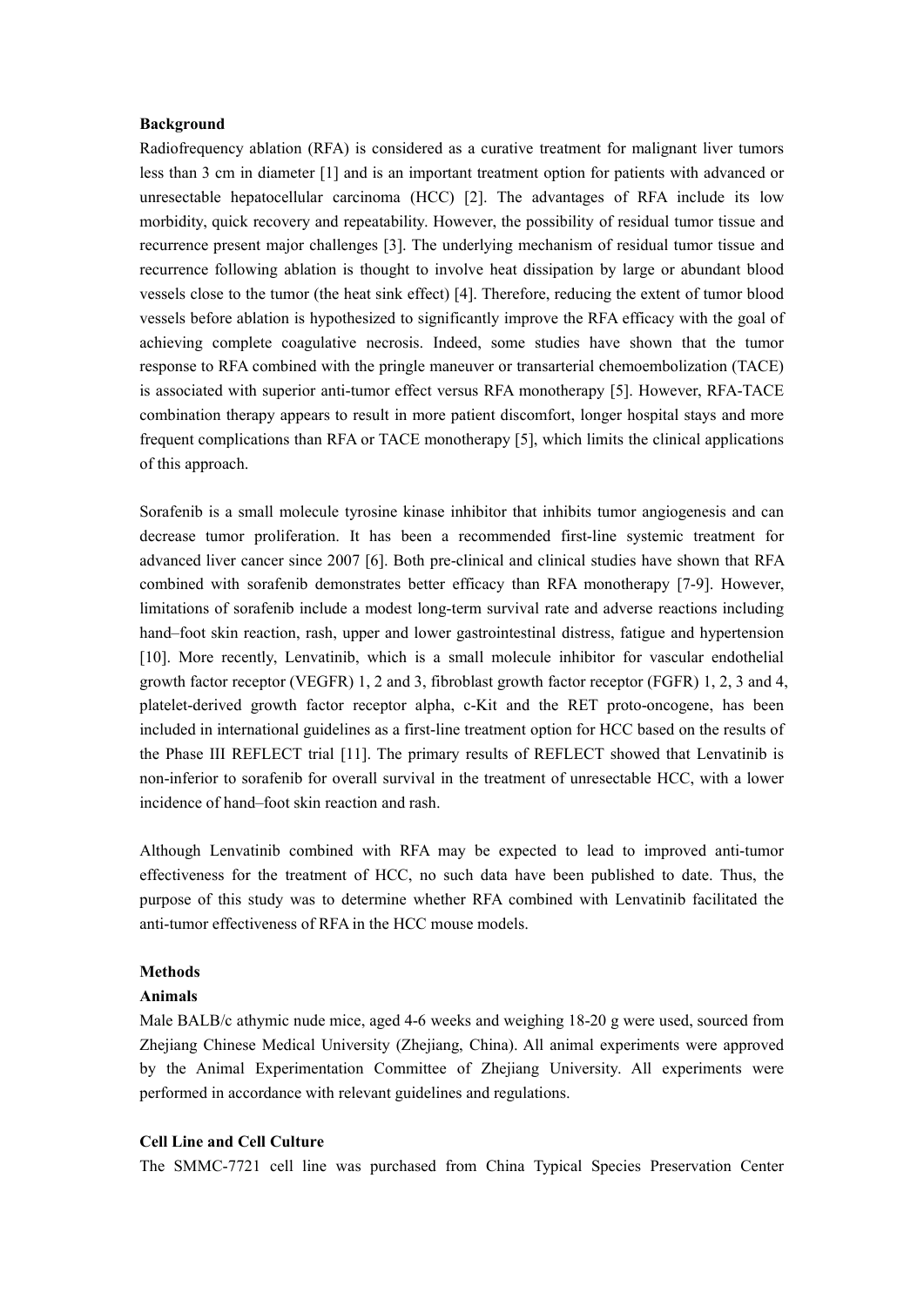(Shanghai). Cells were cultured in DMEM medium containing 10% fetal bovine serum and placed in a 37℃-incubator containing 95% air and 5% CO2.

# **HCC and grouping animal models**

SMMC-7721 cells (approximately  $5 \times 10^6$  cells/100  $\mu$ l) were injected subcutaneously into the right oxters of nude mice, yielding a single tumor per mouse. When the implanted tumor had grown to 400-500 mm<sup>3</sup>, the mice were randomized into 4 groups: Control, RFA, Lenvatinib 20 mg $\cdot$ kg<sup>-1</sup> $\cdot$ d<sup>-1</sup> by oral gavage, RFA combined with Lenvatinib.

# **Immunohistochemistry and HE staining**

The tumor tissues were identified by immunohistochemistry and HE staining. The immunohistochemistry antibodies included HepPar-1(heptocyte paraffin1), CK18 (Anti-Cytokeratin 18 antibody) and Ber-ep4. Ber-ep4 was used as the negative control.

# **Drug preparation**

Lenvatinib  $(4 \text{ mg})$  was suspended in 1000 $\mu$ l ddH<sub>2</sub>O. The control group mice were treated with the solvent only.

# **Assessing the efficacy of each treatment**

After treatment initiation, the feeding patterns and activity of the mice were observed daily. Tumor size was measured every 3 days. The tumor volume was calculated according to the following formula:  $(L \times W^2)/2$ , where L represents the maximum length of the tumor and W represents the minimum length of the tumor.

# **RFA**

When the implanted tumor had grown to 400-500 mm3, the RFA group was treated with RFA and then observed for 12 days. The Lenvatinib group and the combined treatment group that had received RFA treatment were observed and received 12 days of Lenvatinib treatment. A 150W radiofrequency generator (MEDSPHERE, Medical Technology Co., Ltd Shanghai, China) was used to apply conventional RFA. Following anesthetic administration (sodium pentobarbital 60 mg/kg), an RFA needle with a 0.5 cm active-tip electrode was used to puncture the tumor. The output power was 5W for 5 seconds.

# **Assessment of necrosis**

After 12 days of observation/administration, the mice were euthanized by cervical vertebra dislocation. Slices were taken at the largest diameter of the tumor and immersed in 2% 2,3,5-triphenyltetrazolium chloride (TTC, Sigma-Aldrich, Germany) for 30 minutes. Areas with mitochondrial enzyme activity in tissues showed red, while the damaged areas were shown as white. The residual tumor active tissue area (%) was quantified with ImageJ software.

# **Microvascular density assessment**

Microvascular density (MVD) was assessed in all groups. Tumor slices of 2-3 mm thickness were incubated with primary antibodies against CD31 (ab28364, Abcam) at  $4^{\circ}$ C overnight, followed by another 1 hour at room temperature with Cye3-conjugated secondary antibody (GB21303,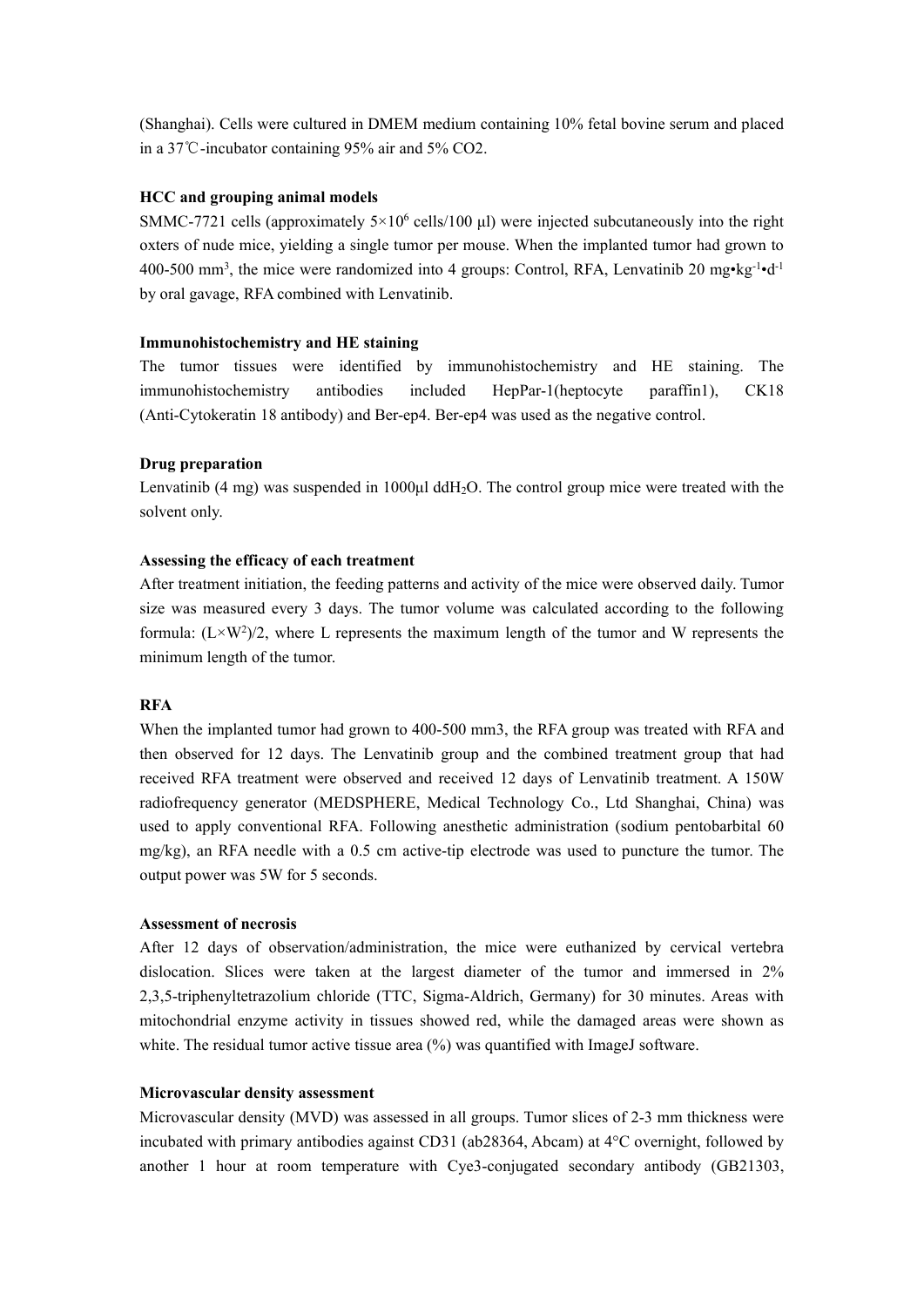Goodbio Technology Co., China). Nuclei were stained with DAPI (Sigma-Aldrich, Germany). Images were acquired using a confocal microscope (Zeiss, Jena, Germany).

# **Statistical analysis**

All results are expressed as mean  $\pm$  standard error unless stated. Evaluation of the statistical significance of intergroup differences was performed using a two-tailed Student's t-test or one-way analysis of variance. Statistical significance defined as a P value of  $\leq 0.05$  and  $\leq 0.01$  was considered highly significant.

# **Results**

### **Immunohistochemistry and HE staining**

Immunohistochemistry demonstrated that: HepPar-1 was granular and localized in cytoplasm (Fig. 1A); CK18 was strongly positive in cancer cells and the interstitial pseudobile duct (Fig. 1B). Ber-ep4 was used as negative control(Fig. 1C). HE staining demonstrated that a large number of cells were arranged in disorder, with obvious atypia, a round or oval shape and nested or flake arrangement. The nucleus is large and of different sizes; the chromatin is thick. The nucleolus is obvious, and pathological mitotic images can be seen. Hepatoma cells infiltrated and grew around the area. They were accompanied by obvious necrosis, mostly located in the center of the tumor as well as rich neocapillaries, which were mostly located at the edge of the tumor (Fig. 1D).



**Fig 1.** Tumor tissue immunohistochemistry of HepPar-1, CK18, Ber-ep4 and HE staining (Magnification 40×).

# **The effect of each treatment on tumor volume**

After the 12-day administration, the mean tumor volume in the control group reached  $2203.2\pm173.77$  mm<sup>3</sup> (standard deviation). Tumors in mice, grouped by RFA, Lenvatinib 20 mg•kg -1•d -1 and combined treatment, measured 1403.2±589.7 mm<sup>3</sup> (p<0.05\*), 1014.2±124.03 mm<sup>3</sup> (p<0.0001\*\*\*\*) and 460.3 $\pm$ 86.87 mm<sup>3</sup> (p<0.0001\*\*\*\*), respectively. However, the comparison between the RFA group and Lenvatinib group was not statistically significant  $(P>0.05)$ (Fig. 2). Our preliminary research data showed that Lenvatinib exerts a concentration-dependent inhibition of HCC growth (supplementary Fig. 1).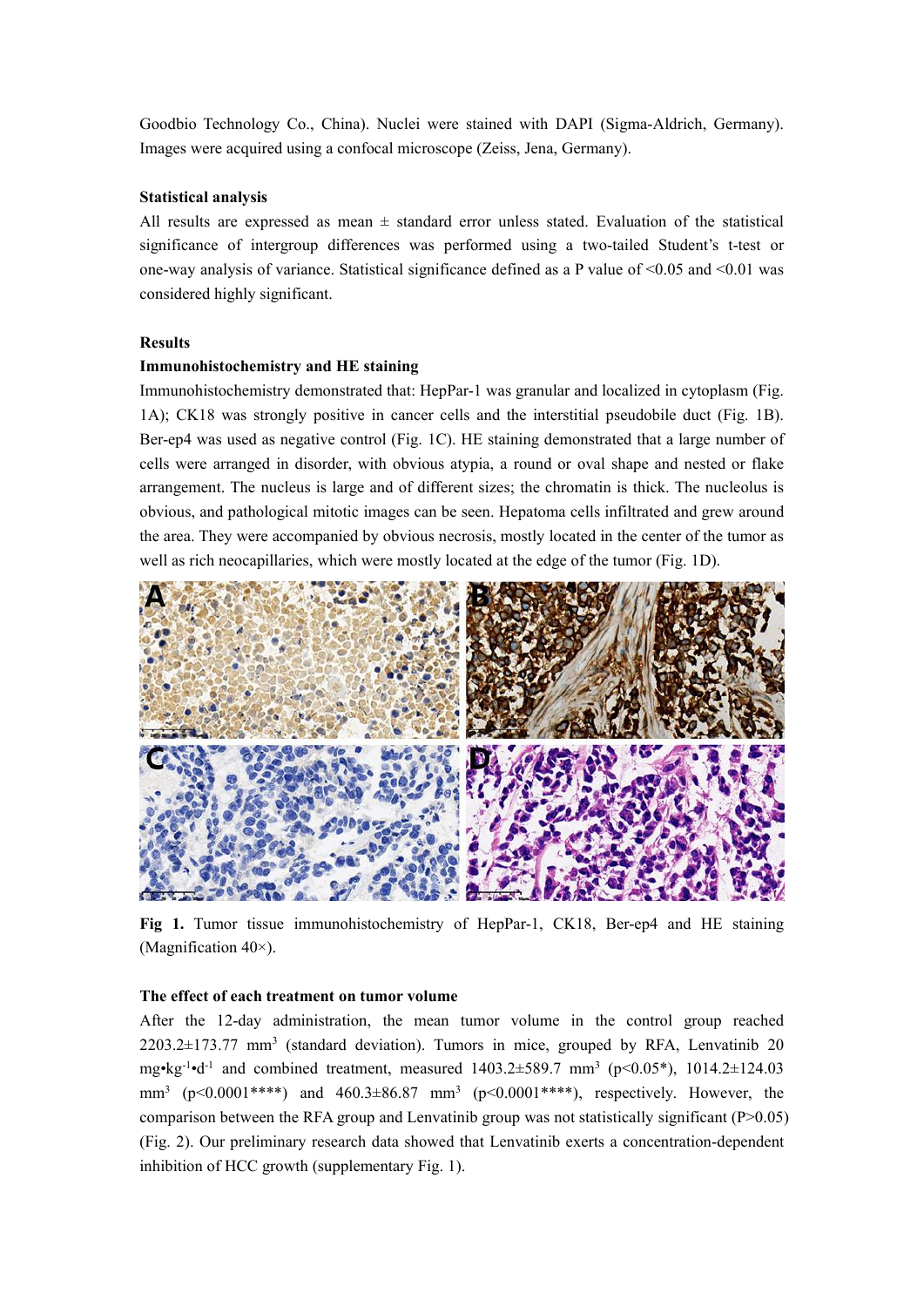

Fig 2. Tumor volume change according to treatment groups. (A) Comparison of tumor volume between treatment groups (RFA, Lenvatinib 20 mg•kg<sup>-1</sup>•d<sup>-1</sup>, RFA combined with Lenvatinib) and the Control group. (B) The tumor volume of each treatment group in pairwise comparison.  $*P<0.05$ ,  $*P<0.01$ ,  $**P<0.001$ ,  $***P<0.0001$ .

## **The effect of each treatment on radiofrequency ablation**

The residual tumor active tissue area was significantly reduced in each treatment group (RFA, Lenvatinib 20 mg•kg<sup>-1</sup>•d<sup>-1</sup>, RFA combined with Lenvatinib), compared with the control group. The residual tumor active tissue area (%) was 58.64±17.58, 61.18±3.885 and 25.43±5.329, respectively, versus  $95.26 \pm 1.873$  in the control group (Table 1). The comparison between the RFA group and Lenvatinib group was not statistically significant (P>0.05). This indicated that Lenvatinib may facilitate ablation effect, and the combined effect is more significant (Fig. 3). Our preliminary research data indicated that Lenvatinib exerts a dose-dependent effect on RFA-induced coagulative necrosis of tumors (supplementary Fig. 2).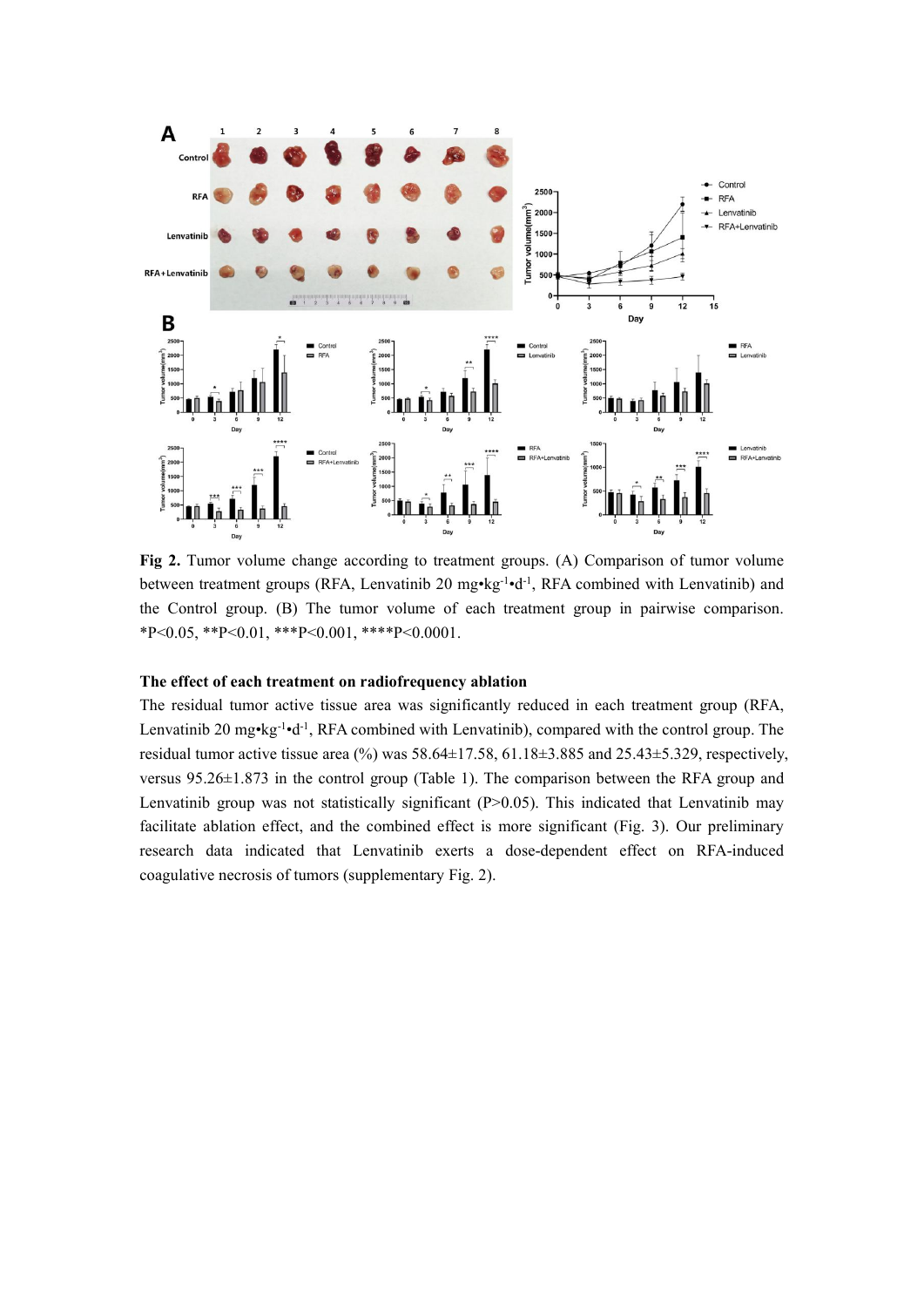

**Fig 3.** The treatment effect on radiofrequency ablation range. (A) Residual tumor active tissue area, expressed as a percentage: \*P<0.05, \*\*P<0.01, \*\*\*P<0.001, \*\*\*\*P<0.0001. (B) Four representative images of RFA range in the treatment groups (RFA, Lenvatinib 20 mg•kg<sup>-1</sup>•d<sup>-1</sup>, RFA combined with Lenvatinib), compared with the control group.

| Grouping       | Residual active tissue area %                |  |
|----------------|----------------------------------------------|--|
| Control        | $95.26 \pm 1.873$                            |  |
| <b>RFA</b>     | $58.64 \pm 17.58***$<br>$61.18 \pm 3.885***$ |  |
| Lenvatinib     |                                              |  |
| Lenvatinib+RFA | $25.43 \pm 5.329***$                         |  |

\*\*\*P<0.001.\*\*\*\*P<0.0001.

# **The effect of each treatment on microvascular density**

The pharmacological effects of Lenvatinib are known to include inhibition of tumor angiogenesis. Immunofluorescence analysis demonstrated that tumor blood vessel density was decreased in the treatment groups (RFA, Lenvatinib 20 mg•kg<sup>-1</sup>•d<sup>-1</sup>, RFA combined with Lenvatinib), compared with the control group. The blood vessel density of the combined treatment group showed a significant decrease (Fig. 4).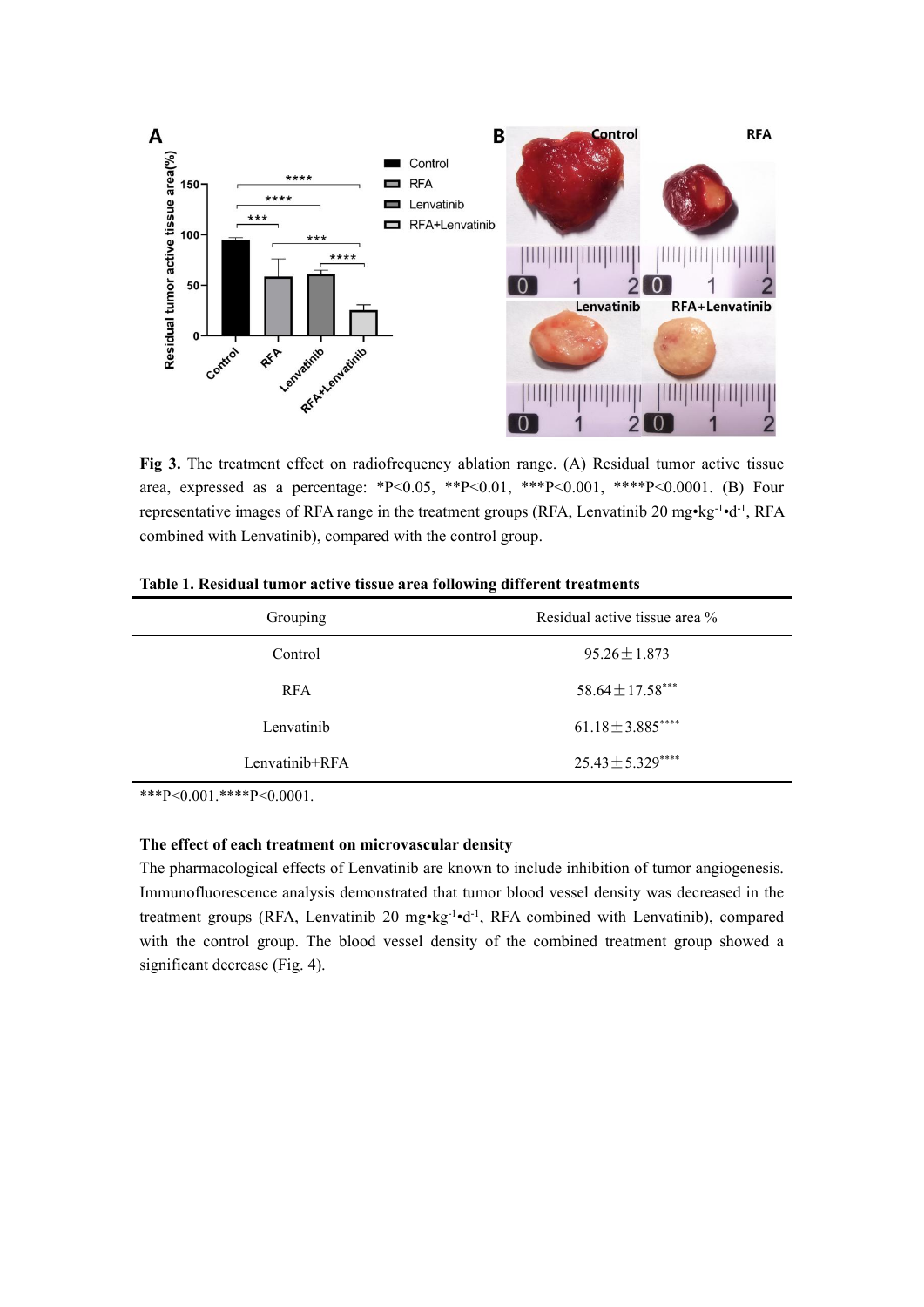

**Fig 4.** The treatment effect on microvascular density in hepatocellular carcinoma mouse models. CD31 (red staining) was determined by immunofluorescence analysis. Nuclei were stained with DAPI (blue staining). Scale bar, 100 μm.

# **Discussion**

RFA was first used in the treatment of liver cancer in 1996. The basic principle of RFA involves the destruction of tumor tissue via heat energy. The electrode needle sends out electromagnetic waves, which cause the ions and polar macromolecules in the surrounding tissue to vibrate and collide with each other. These waves heat up the tumor area to a specific treatment temperature range for a certain period of time and cause irreversible damage to the tumor cells. This technology has the advantages of being minimally invasive and having fewer complications. It also can result in a shorter hospital stay and protection of liver parenchyma, while also offering repeatability and other advantages. Due to these factors, some liver cancer patients who cannot tolerate surgical resection still have a chance of being treated. Many large-scale clinical studies have demonstrated that the 5-year survival rate of patients receiving RFA can be significantly increased (33%-55%) [12-13].

In order to complete ablation of a tumor, a margin of at least 0.5 cm of surrounding normal tissue is considered to be necessary. The heat-sink phenomenon is an important unfavorable factor that limits the RFA zone size by taking heat away via blood vessels around the tumor [4]. Therefore, we speculate that the inhibition of tumor angiogenesis and blood perfusion would benefit RFA effectiveness.

Lenvatinib is a new multi-target inhibitor for the treatment of unresectable HCC. To our knowledge, this is the first laboratory study to investigate the combination of RFA with Lenvatinib in HCC. Our preliminary research demonstrated that Lenvatinib can inhibit tumor growth and expand the ablation necrotic area in a dose-dependent manner (supplementary Fig. 1  $\&$  2). With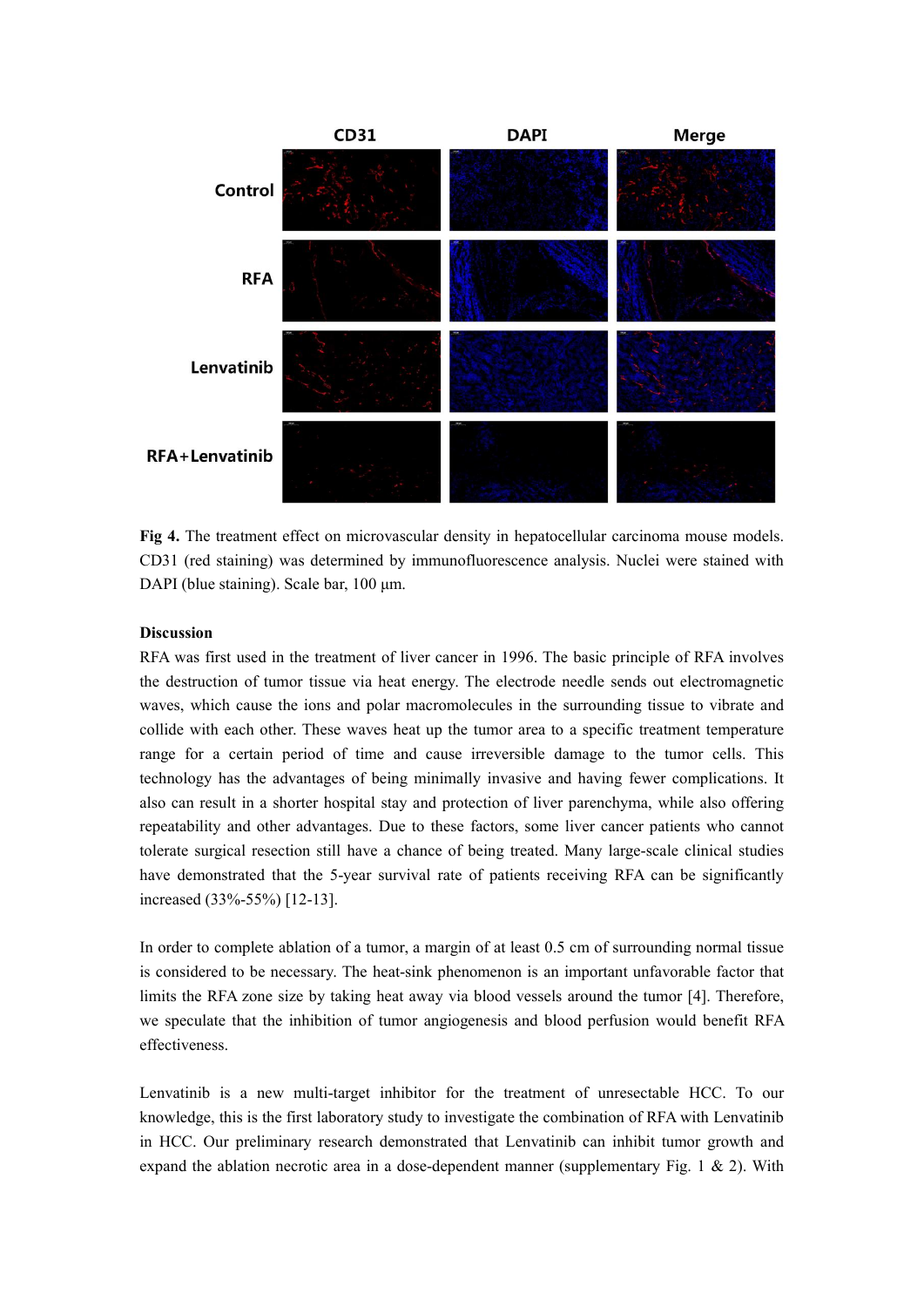this research foundation, we compared the tumor inhibitory effects of RFA/Lenvatinib alone and in combination. For the combination treated group, we simulated the clinical treatment model: RFA administration was given first, followed by Lenvatinib given by oral gavage. The results indicated that Lenvatinib and RFA exert an inhibition effect on HCC growth respectively, but the most significant reduction was observed in the combined treatment group. Our data demonstrated that Lenvatinib not only exerted an anti-angiogenic effect but also facilitated the ablation effect, which may further inhibit tumor recurrence. Therefore, the combination of RFA with Lenvatinib may be a more effective treatment for HCC than either treatment alone. Relevant clinical trials for this promising treatment mode are currently under way (Table 2).

| Interventions                                       | Enrollment       | National         | <b>Status</b> |
|-----------------------------------------------------|------------------|------------------|---------------|
|                                                     | criteria         | clinical         |               |
|                                                     |                  | trial identifier |               |
| RFA; Toripalimab+Lenvatinib                         | Recurrent HCC    | NCT05162898      | Not yet       |
|                                                     |                  |                  | recruiting    |
| Lenvatinib; RFA/microwave/electroporation           | <b>HCC</b>       | NCT05113186      | Not yet       |
|                                                     |                  |                  | recruiting    |
| RFA; Tislelizumab/Sintilimab+Lenvatinib/Bevacizumab | Recurrent HCC    | NCT05277675      | Recruiting    |
| Cryoablation: Sintilimab+Lenvatinib                 | Liver Metastasis | NCT05098847      | Recruiting    |
| Cryoablation; Tislelizumab+Lenvatinib               | Advanced HCC     | NCT05057845      | Recruiting    |

**Table 2. Selected ongoing clinical trials in patients with HCC**

In conclusion, the results of this study suggest a promising role for combination treatment using RFA with Lenvatinib in HCC. We extrapolate that Lenvatinib may enhance RFA effectiveness through its anti-angiogenic effect.

**Author's contributions** Zhe Tang designed the experiments. Lantian Wang and Linping Dong performed the experiments and analyzed the data. Bo Zhang, Kezhong Tang, Weifeng Liu and Xin Dong supervised the project.Lantian Wang and Zhe Tang wrote the manuscript.

**Funding** Thiswork was supported by the key project of Natural Science Foundation of Zhejiang Province (LZ20H160002), key research and development project of Zhejiang province (2021C03048), Zhejiang Provincial Natural Science Foundation of China (No. LY19H160049) and the Chen Xiaoping Foundation for the Development of Science and Technology of Hubei Province (No. CXPJJH11900009-06).

## **Compliance with ethical standards**

**Conflict of interest** The authors declare that they have no conflicts ofinterest.

**Ethical approval** All samples were anonymously coded in accordance with local ethical guidelines (as stipulated by the Declaration of Helsinki) and with written informed consent. The Review Board of the Second Affiliated Hospital of Zhejiang University School of Medicine approved the study protocol.